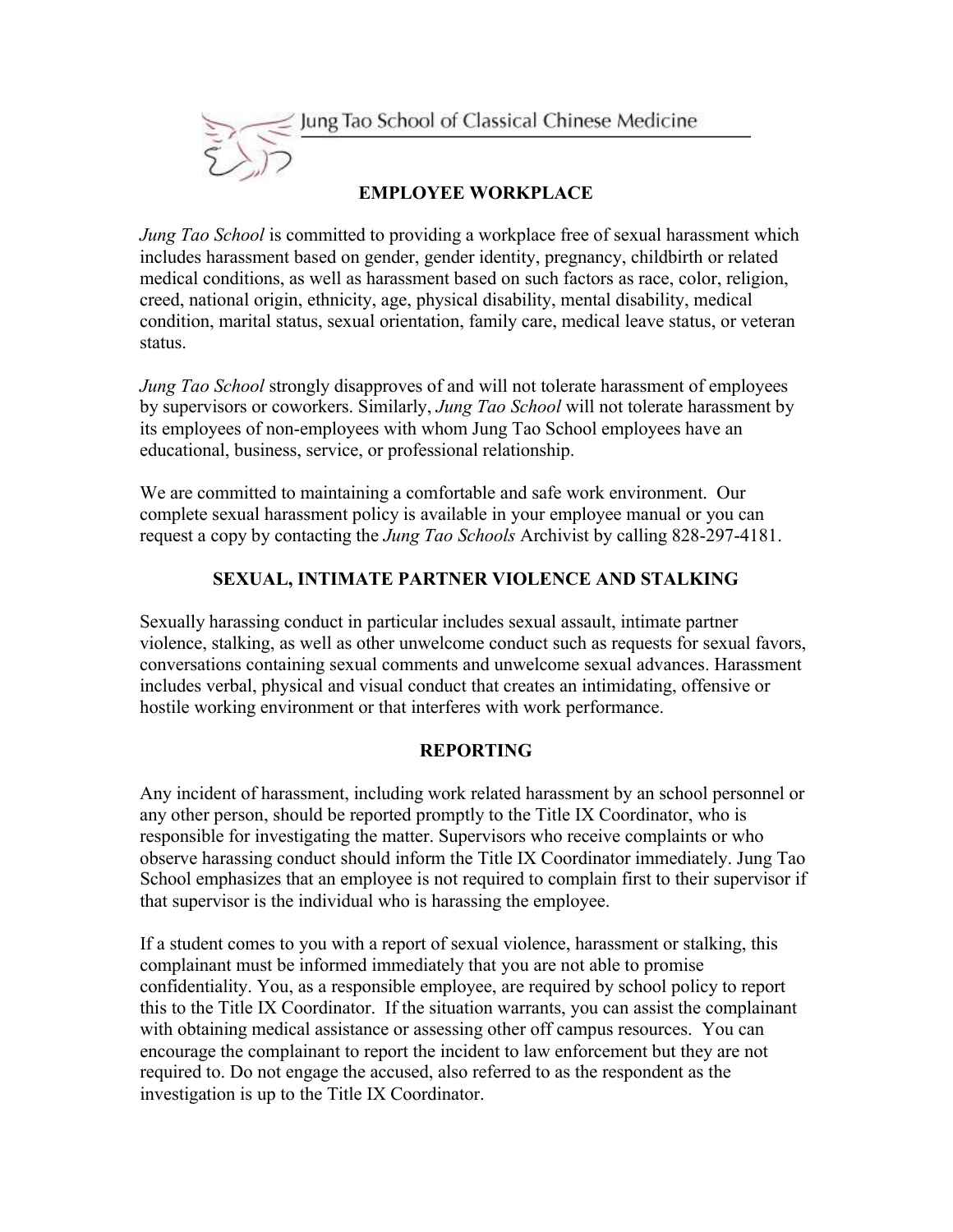It is a good practice to review the school policies in Appendix 25 of the student manual for specifics and updates.

If you as a responsible employee witness or hear of an incident of sexual assault, harassment or stalking, or if you are informed by someone else of a possible incidence, you must report this to the Title IX Coordinator immediately.

#### **Retaliation**

*Jung Tao School* will not tolerate retaliation in any form against any student, staff, faculty or clinic supervisor, who files an allegation, serves as a witness, assists a complainant or respondent, or participates in an investigation of discrimination or harassment.

*Jung Tao School's* policy as well as state and federal law prohibit retaliation against complainants for reporting harassment, discrimination or sexual violence or for participating in an investigation.

Retaliation is a violation that can subject the malfeasant to sanctions apart from the merits of the allegation.

Allegations about retaliation should be directed to the Title IX Coordinator.

#### *ASR*

In accordance with the Higher Education Opportunity Act (HEOA) and the Clery Campus Security Act, *Jung Tao School* is required to provide all prospective employees access to the Annual Security Report (ASR) summarizing reported crimes occurring on campus and on public property within or immediately adjacent to the campus.

You can access the ASR at www.jungtao.edu/students/college-policies-anddisclosures

You can also call 828-297-4181 or email finaid@jungtao.edu and request a copy.

# **EDUCATION**

*Jung Tao School* will provide an on-going program to keep all of the staff and faculty current on all the requirements of Title IX and the Clery Act in respect to Sexual Misconduct and Relationship Violence.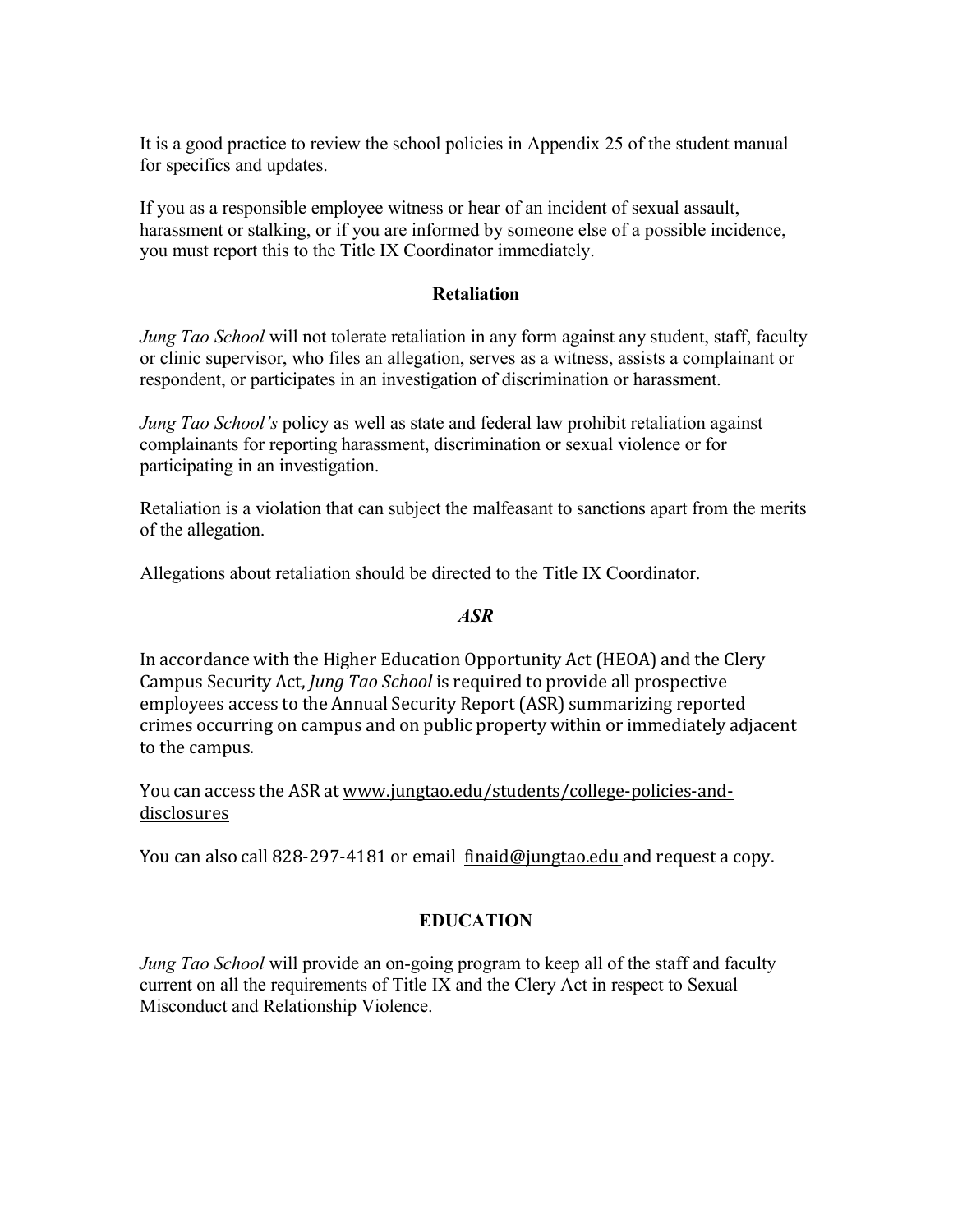#### **DEFINITIONS**

*Sexual Assault* is any kind of nonconsensual sexual contact, including rape, groping, or any other nonconsensual sexual touching.

*Intimate Partner Violence* (IPV) occurs when a current or former intimate partner uses or threatens physical or sexual violence. IPV also may take the form of a pattern of behavior that seeks to establish power and control by causing fear of physical or sexual violence. Stalking may also constitute IPV.

*Sexual Harassment* consists of nonconsensual sexual advances, requests for sexual favors, or other verbal or physical conduct of a sexual nature on or off campus, when: (1) submission to such conduct is made either explicitly or implicitly a condition of an individual's employment or academic standing; or (2) submission to or rejection of such conduct is used as the basis for employment decisions or for academic evaluation, grades, or advancement; or (3) such conduct has the purpose or effect of unreasonably interfering with an individual's work or academic performance or creating an intimidating or hostile academic or work environment. Sexual harassment may be found in a single episode, as well as in persistent behavior. Both men and women are protected from sexual harassment, and sexual harassment is prohibited regardless of the sex of the harasser.

*Stalking* is repeated or obsessive unwanted attention directed toward an individual or group that is likely to cause alarm, fear, or substantial emotional distress. Stalking may take many forms, including following, lying in wait, monitoring, and pursuing contact. Stalking may occur in person or through a medium of communication, such as letters, email, text messages, or telephone calls. In some circumstances, two instances of such behavior may be sufficient to constitute stalking.

**Responsible Employees** – This term refers to any employee who is authorized to take action regarding sexual violence. It may also refer to someone who reports the incident to the Title IX coordinator or someone who a student may consider to have the authority.

**Title IX Coordinator** – Federally funded educational institutions must designate at least one employee to ensure compliance with Title IX. That person must be trained in sexual violence and sexual harassment cases and oversee all Title IX complaints.

**Complainant** – A person who asserts that he or she has been subjected to sexual misconduct or relationship violence.

**Respondent** – A person who is reported to have committed sexual misconduct or relationship violence.